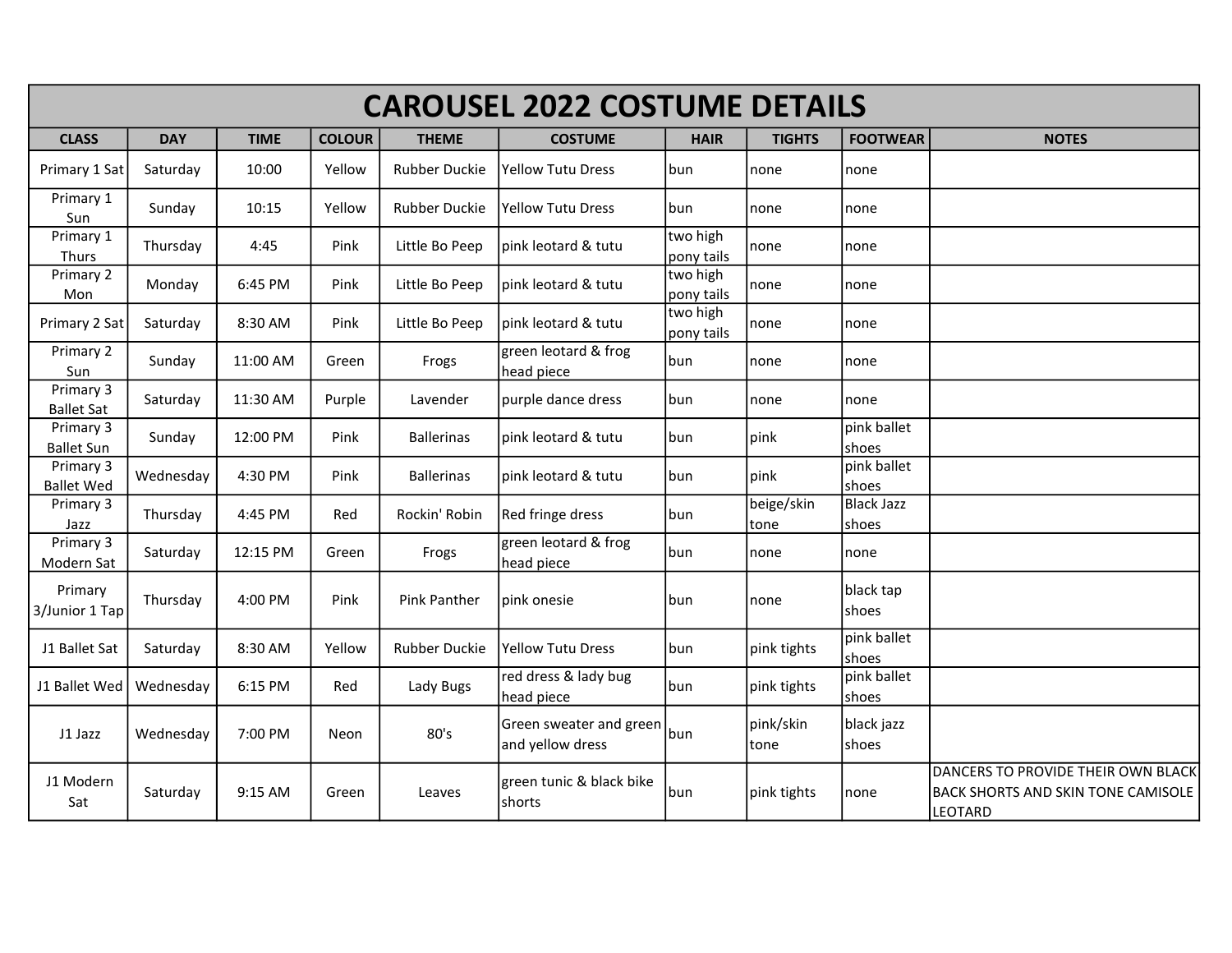| <b>CLASS</b>           | <b>DAY</b> | <b>TIME</b> | <b>COLOUR</b> | <b>THEME</b>                  | <b>COSTUME</b>                                 | <b>HAIR</b> | <b>TIGHTS</b>      | <b>FOOTWEAR</b>                   | <b>NOTES</b>                                                                                             |
|------------------------|------------|-------------|---------------|-------------------------------|------------------------------------------------|-------------|--------------------|-----------------------------------|----------------------------------------------------------------------------------------------------------|
| J2 Ballet Fri &<br>Sat | Saturday   | 8:30 AM     | Yellow        | Sun                           | yellow dress                                   | bun         | pink/skin<br>tone  | pink/skin<br>tone ballet<br>shoes |                                                                                                          |
| J2 Ballet Tues         | Tuesday    | 6:00 PM     | Purple        | <b>Purple Skies</b>           | purple dance dress                             | bun         | pink/skin<br>tone  | pink/skin<br>tone ballet<br>shoes |                                                                                                          |
| J2 Jazz Fri            | Friday     | 6:15 PM     | Blue          | <b>Blue World</b>             | blue dance dress                               | bun         | beige/skin<br>tone | black jazz<br>shoes               |                                                                                                          |
| J2 Jazz Thurs          | Thursday   | 5:30 PM     | Blue          | <b>Blue World</b>             | blue dance dress                               | bun         | beige/skin<br>tone | black jazz<br>shoes               |                                                                                                          |
| J2 Modern<br>Sat       | Saturday   | 9:30 AM     | Yellow        | Minions                       | jean shorts, yellow shirt<br>& head piece      | bun         | pink/skin<br>tone  | none                              |                                                                                                          |
| J2 Modern<br>Tues      | Tuesday    | 7:00 PM     | Red           | Lobsters                      | red sparkly top, black<br>leggings & headpiece | bun         | none               | none                              | DANCERS TO PROVIDE OWN BLACK<br>LEGGINGS                                                                 |
| $J2/3$ Tap             | Friday     | 5:15 PM     | Red           | Lovin' Tap                    | red dress                                      | bun         | beige/skin<br>tone | black tap<br>shoes                |                                                                                                          |
| J3 Ballet Sat          | Saturday   | 2:15 PM     | Yellow        | Sun                           | yellow dance dress                             | bun         | pink/skin<br>tone  | pink/skin<br>tone ballet<br>shoes |                                                                                                          |
| J3 Ballet Tues         | Tuesday    | 5:00 PM     | Ivory         | Ebony & Ivory                 | ivory ballet dress with<br>black flower        | bun         | pink/skin<br>tone  | pink/skin<br>tone ballet<br>shoes |                                                                                                          |
| J3 Jazz Tues           | Tuesday    | 4:00 PM     | Red           | 99 Red Balloons               | red dress                                      | bun         | pink/skin<br>tone  | black jazz<br>shoes               |                                                                                                          |
| J3 Modern<br>mon       | Monday     | 5:45 PM     | Purple        | Lilacs                        | purple dance dress                             | bun         | none               | none                              |                                                                                                          |
| J3 Modern sat          | Saturday   | 1:15 PM     | Orange        | Monarch<br><b>Butterflies</b> | black biketard &<br>butterfly wings            | bun         | none               | none                              | <b>BUTTERFLY WINGS BORROWED FROM</b><br>CAROUSEL - WILL BE HANDED OUT AND<br><b>COLLECTED AT THEATRE</b> |
| J4 Ballet<br>Thurs/Sat | Saturday   | 1:00 PM     | Yellow        | Sun                           | yellow dance dress                             | bun         | pink/skin<br>tone  | pink/skin<br>tone ballet<br>shoes |                                                                                                          |
| J4 Ballet<br>Tues/Fri  | Tuesday    | 7:00 PM     | Purple        | Lilacs                        | purple dance dress                             | bun         | pink/skin<br>tone  | pink/skin<br>tone ballet<br>shoes |                                                                                                          |
| J4 Ballet<br>Wed/Sat   | Wednesday  | 5:15 PM     | Brown         | <b>Brown Eyed Girl</b>        | flowered/white tops &<br>skirts                | bun         | pink/skin<br>tone  | pink/skin<br>tone ballet<br>shoes |                                                                                                          |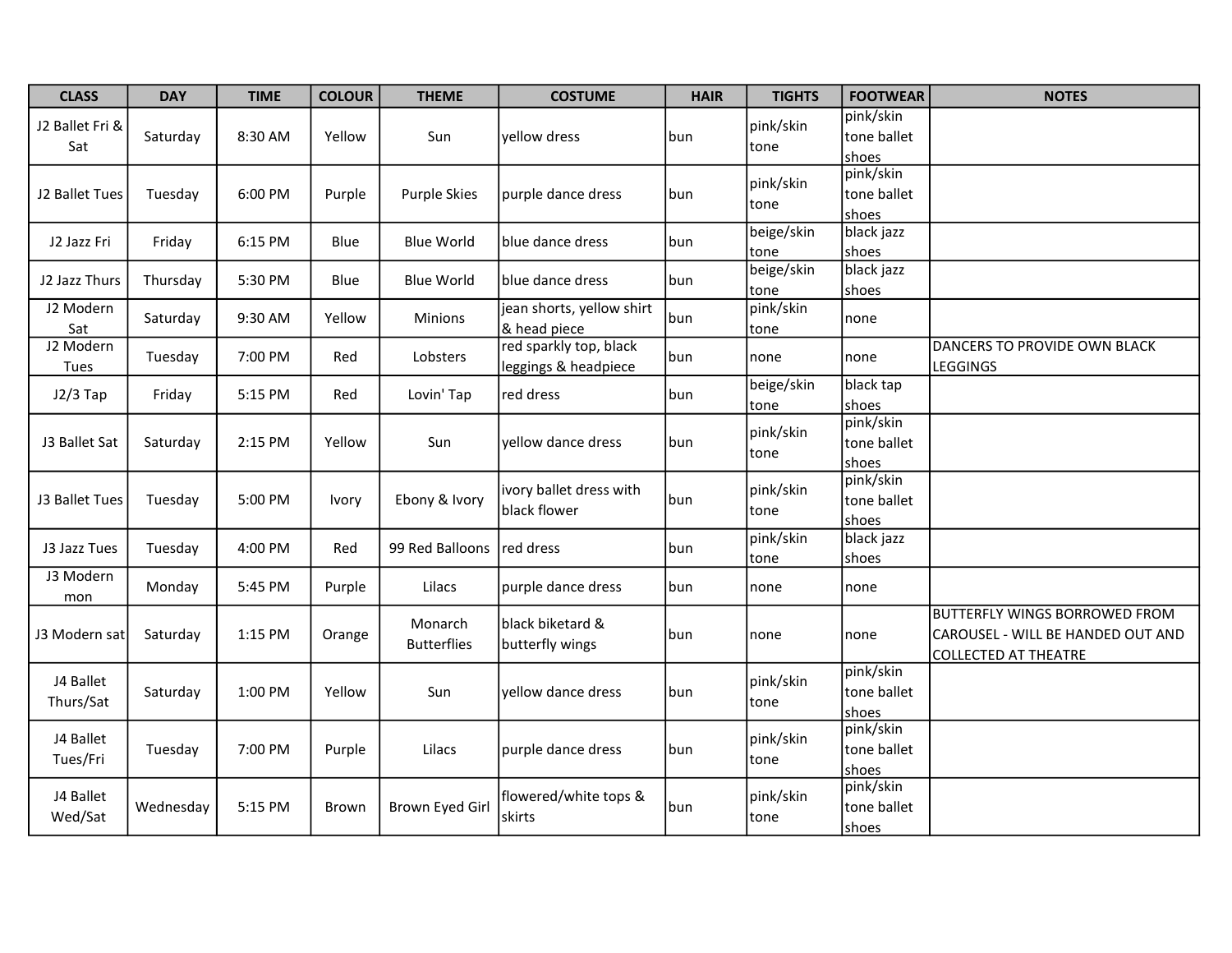| <b>CLASS</b>             | <b>DAY</b> | <b>TIME</b> | <b>COLOUR</b> | <b>THEME</b>   | <b>COSTUME</b>                                                            | <b>HAIR</b> | <b>TIGHTS</b>                                            | <b>FOOTWEAR</b>                   | <b>NOTES</b>                                              |
|--------------------------|------------|-------------|---------------|----------------|---------------------------------------------------------------------------|-------------|----------------------------------------------------------|-----------------------------------|-----------------------------------------------------------|
| J4 Jazz Mon              | Monday     | 6:45 PM     | Neon          | 80's           | Tye dye shirts and black<br>leggings                                      | bun         | none                                                     | black jazz<br>shoes               |                                                           |
| J4 Jazz Wed              | Wednesday  | 4:15 PM     | Red           | Lobsters       | red sparkly top, black<br>leggings & headpiece                            | bun         | none                                                     | black jazz<br>shoes               | RENTAL COSTUME - DANCERS TO<br>PROVIDE OWN BLACK LEGGINGS |
| J4 Modern<br>Sat         | Saturday   | 10:30 AM    | Brown         | Wood           | brown dresses                                                             | bun         | pink/skin<br>tone                                        | none                              |                                                           |
| J4 Modern<br>Tues & Sat  | Monday     | 7:45 PM     | Red           | Volcanos       | red dresses                                                               | bun         | beige/skin<br>tone                                       | Inone                             |                                                           |
| J4/5A/5B Tap<br>Tues 4pm | Tuesday    | 4:00 PM     | Black         |                | Dancers in Black linstructions sent in email bun                          |             | black shoes                                              | black tap<br>shoes                |                                                           |
| J4/5A/5B Tap<br>Tues 5pm | Tuesday    | 5:00 PM     | <b>Black</b>  |                | Dancers in Black linstructions sent in email bun                          |             | black socks                                              | black tap<br>shoes                |                                                           |
| 5A Ballet<br>Mon/Wed     | Monday     | 8:30 PM     | Ivory         | Ebony & Ivory  | black leo & black/white<br>tunie                                          | bun         | pink/skin<br>tone                                        | pink/skin<br>tone ballet<br>shoes |                                                           |
| 5A Ballet<br>Tus/Sat     | Tuesday    | 8:00 PM     | Blue          | Smurfs         | blue unitard/white<br>dress/smurf hat                                     | bun         | pink/skin<br>tone                                        | pink/skin<br>tone ballet<br>shoes |                                                           |
| 5A Jazz Thurs            | Thursday   | 7:30 PM     | Neon          | 80's           | Mock neck bodysuits/<br>jazz shorts                                       | bun         | beige/skin<br>tone                                       | black jazz<br>shoes               |                                                           |
| 5A Jazz Wed              | Wednesday  | 7:45 PM     | Neon          | 80's           | Mock neck bodysuits/<br>jazz shorts                                       | bun         | beige/skin<br>tone                                       | black jazz<br>shoes               |                                                           |
| 5A Modern<br>Mon         | Monday     | 7:30 PM     | Silver        | <b>Bubbles</b> | bright coloured high neck<br>leo/ bubble tunic<br>shirt/black bike shorts | bun         | none                                                     | none                              |                                                           |
| 5A Modern<br>Sat         | Saturday   | 11:45 AM    | Blue          | Waves          | blue leo & overdress                                                      | bun         | convertible<br>foot/footless<br>pink/skin<br>tone tights | none                              |                                                           |
| 5A/B Lyrical<br>Thurs    | Thursday   | 5:30 PM     | Pink          | <b>Flowers</b> | pink dress                                                                | bun         | pink/skin<br>tone<br>(convertible<br>or footless)        | Iturners                          |                                                           |
| 5B Ballet<br>Mon/Wed     | Wednesday  | 7:45 PM     | Green         | Emeralds       | green dance dress                                                         | bun         | pink/skin<br>tone                                        | pink/skin<br>tone ballet<br>shoes |                                                           |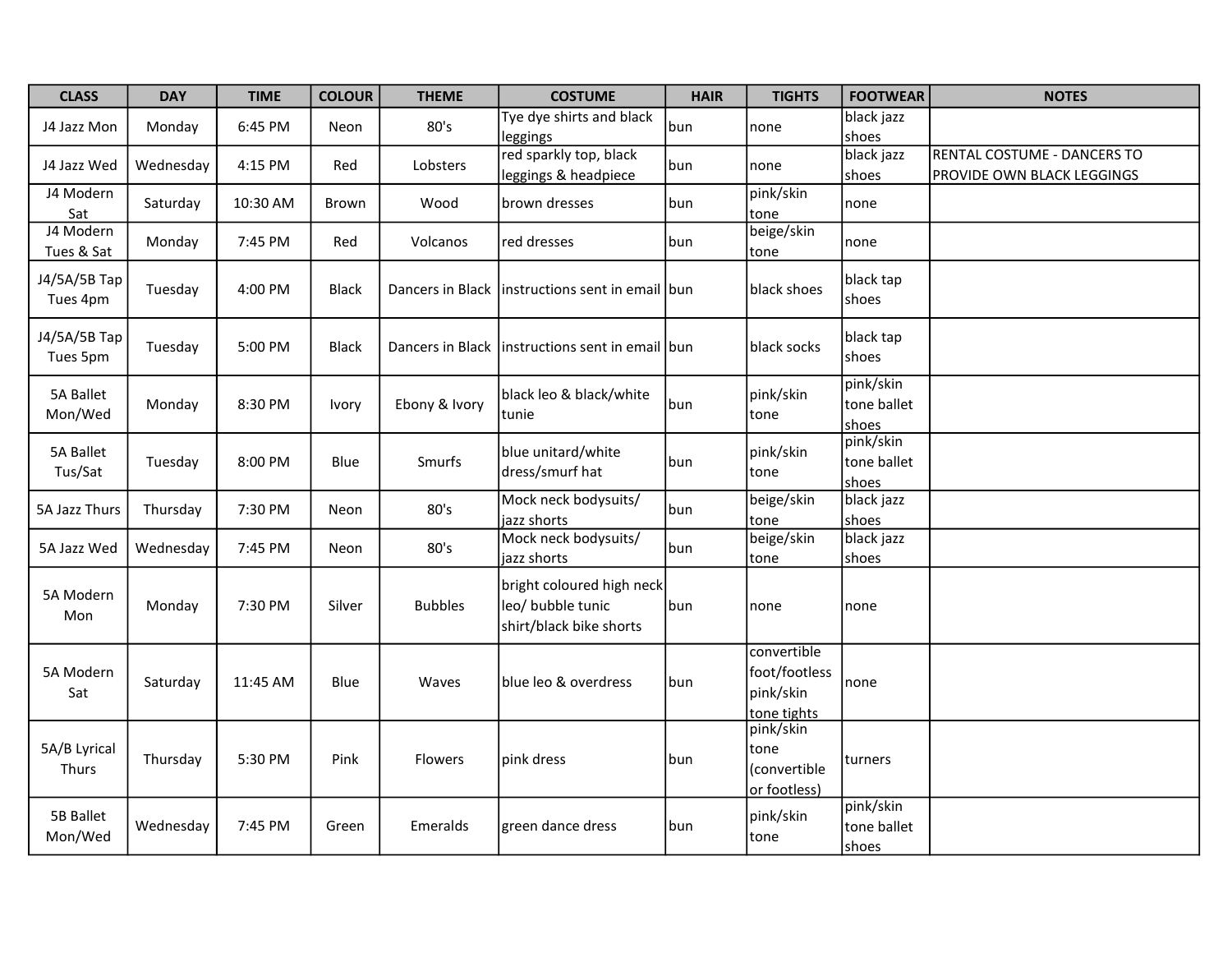| <b>CLASS</b>           | <b>DAY</b> | <b>TIME</b> | <b>COLOUR</b> | <b>THEME</b>                      | <b>COSTUME</b>                                                    | <b>HAIR</b> | <b>TIGHTS</b>                                           | <b>FOOTWEAR</b>                   | <b>NOTES</b>                                                      |
|------------------------|------------|-------------|---------------|-----------------------------------|-------------------------------------------------------------------|-------------|---------------------------------------------------------|-----------------------------------|-------------------------------------------------------------------|
| 5B Ballet<br>Tues/Fri  | Tuesday    | 6:00 PM     | White         | Peace                             | white dance dress                                                 | bun         | pink/skin<br>tone                                       | pink/skin<br>tone ballet<br>shoes |                                                                   |
| 5B Ballet<br>Tues/Sat  | Tuesday    | 4:00 PM     | Pink          | <b>Breast Cancer</b><br>Awareness | white leotard/white skirt bun                                     |             | pink/skin<br>tone                                       | pink/skin<br>tone ballet<br>shoes | <b>RENTAL COSTUME</b>                                             |
| 5B Jazz Fri            | Friday     | 6:30 PM     | <b>Black</b>  | <b>Everything Black</b>           | black sparkle long<br>sleeved biketard                            | bun         | beige/skin<br>tone                                      | <b>Black jazz</b><br>shoes        |                                                                   |
| 5B Jazz Thurs          | Thursday   | 6:30 PM     | Green         | <b>Traffic Light</b>              | green dress                                                       | bun         | beige/skin<br>tone                                      | black jazz<br>shoes               |                                                                   |
| 5B Jazz Wed            | Wednesday  | 5:15 PM     | <b>Black</b>  | <b>Everything Black</b>           | black sparkle long<br>sleeved biketard                            | bun         | beige/skin<br>tone                                      | black jazz<br>shoes               |                                                                   |
| 5B Modern<br>Mon       | Monday     | 6:30 PM     | Mocha         | Patterns/Shapes/<br>Lines         | mocha/black biketard                                              | bun         | <b>Black</b><br>footless/conv<br>ertible foot<br>tights | none                              |                                                                   |
| 5B Modern<br>Sat       | Saturday   | 10:45 AM    | Purple        |                                   | Carousel Dancers Carousel spirit wear                             | bun         | none                                                    | none                              | DANCERS TO PROVIDE OWN COSTUME                                    |
| 5B Modern<br>Wed       | Wednesday  | 6:15 PM     | Orange        | Fire                              | orange dance dress                                                | bun         | beige/skin<br>tone                                      | none                              |                                                                   |
| 6/7/8 Modern           | Saturday   | 1:00 PM     | Red           | Mars                              | black leo & dance skirt<br>(various colours)                      | bun         | beige/skin<br>tone                                      | none                              | DANCERS TO PROVIDE OWN BLACK LEO                                  |
| 6A Ballet<br>Mon/Thurs | Monday     | 6:45 PM     | Green         | New Growth                        | green dance dress                                                 | bun         | pink/skin<br>tone                                       | pink/skin<br>tone ballet<br>shoes | <b>RENTAL COSTUME</b>                                             |
| 6A Ballet<br>Thurs/Fri | Thursday   | 3:30 PM     | <b>Black</b>  | <b>Birds</b>                      | black dance dress                                                 | bun         | pink/skin<br>tone                                       | pink/skin<br>tone ballet<br>shoes | <b>RENTAL COSTUME</b>                                             |
| 6A Ballet<br>Tues/Wed  | Wednesday  | 5:15 PM     | Mauve         | <b>Flower Petals</b>              | purple ballet dress                                               | bun         | pink/skin<br>tone                                       | pink/skin<br>tone ballet<br>shoes |                                                                   |
| 6A Jazz Thurs          | Thursday   | 4:30 PM     | Multi         | Colours of Unity                  | white fitted shirts with<br>flag decoration, black<br>jazz shorts | bun         | beige/skin<br>tone                                      | black jazz<br>shoes               | DANCERS TO PROVIDE - REFER TO<br><b>INSTRUCTIONS FROM BRIANNE</b> |
| 6A Jazz Tues           | Tuesday    | 5:00 PM     | Orange        | Sky                               | Orange Coloured black leotard & orange<br>skirt                   | bun         | beige/skin<br>tone                                      | black jazz<br>shoes               | DANCERS TO PROVIDE OWN BLACK LEO                                  |
| 6A Modern<br>Mon       | Monday     | 8:30 PM     | Brown         | Vinatage<br>Photographs           | brown dresses                                                     | bun         | beige/skin<br>tone                                      | none                              | <b>RENTAL COSTUME</b>                                             |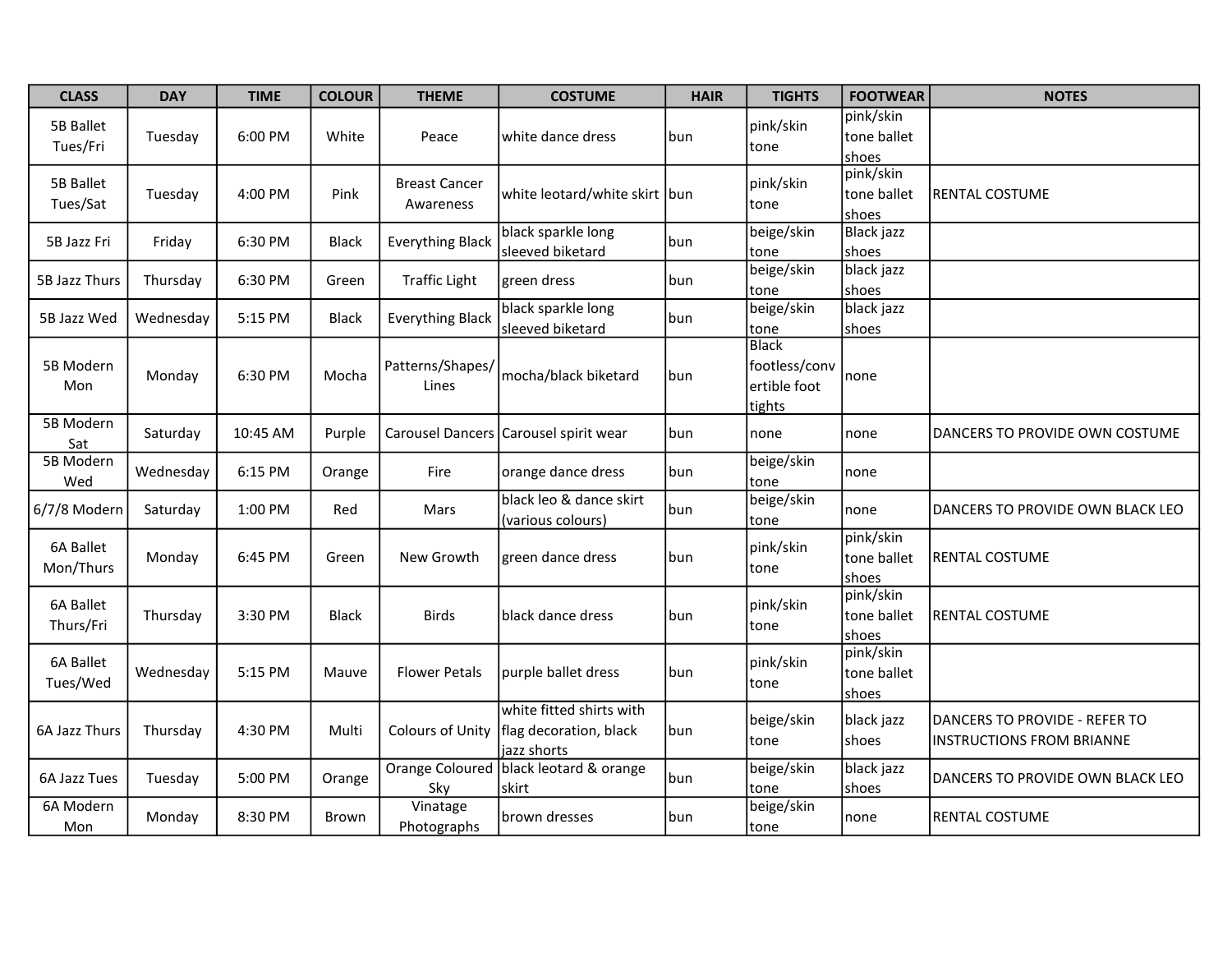| <b>CLASS</b>                              | <b>DAY</b> | <b>TIME</b> | <b>COLOUR</b>    | <b>THEME</b>                      | <b>COSTUME</b>                                                   | <b>HAIR</b> | <b>TIGHTS</b>      | <b>FOOTWEAR</b>                   | <b>NOTES</b>                                                                                      |
|-------------------------------------------|------------|-------------|------------------|-----------------------------------|------------------------------------------------------------------|-------------|--------------------|-----------------------------------|---------------------------------------------------------------------------------------------------|
| 6A Modern<br>Wed                          | Wednesday  | 4:15 PM     | Gold             |                                   | Morning Sunlight   ivory dance dress                             | bun         | beige/skin<br>tone | none                              |                                                                                                   |
| 6A/B Lyrical<br>Sat 11:45                 | Saturday   | 11:45 AM    | Blue             | Eye of the Storm blue dance dress |                                                                  | bun         | beige/skin<br>tone | turners                           |                                                                                                   |
| 6A/B Lyrical<br>Thurs 3:30                | Thursday   | 3:30 PM     | Blue             |                                   | Eye of the Storm blue dance dress                                | bun         | beige/skin<br>tone | <b>Iturners</b>                   |                                                                                                   |
| 6A/B Lyrical<br>Thurs 6:30                | Thursday   | 6:30 PM     | Yellow           | Ray of Light                      | dancers to provide                                               | bun         |                    | turners                           | DANCERS TO PROVIDE - REFER TO<br><b>INSTRUCTIONS FROM MEGAN</b>                                   |
| 6A+Tap                                    | Tuesday    | 6:00 PM     | Blue             | <b>Blue Jeans</b>                 | blue jeans, red hat &<br>plaid shirt worn over<br>black bodysuit | bun         | none               | black tap<br>shoes                | DANCERS TO PROVIDE JEANS, SHIRT,<br><b>BODYSUIT, HAT PROVIDED BY CAROUSEL</b>                     |
| <b>6B Ballet</b><br>Mon/Sat/Thur<br>s/Fri | Monday     | 4:15 PM     | Orange           | Construction<br>Workers           | black leo, black tutu,<br>orange vest &<br>construction hat      | bun         | pink/skin<br> tone | pink/skin<br>tone ballet<br>shoes | DANCERS TO PROVIDE OWN BLACK LEO -<br><b>REMAINDER OF ITEMS ARE RENTED</b><br><b>FROM STUDIO</b>  |
| 6B Ballet<br>Wed/Sat                      | Wednesday  | 6:45 PM     | White            | Clouds                            | white dance dress                                                | bun         | pink/skin<br>tone  | pink/skin<br>tone ballet<br>shoes |                                                                                                   |
| 6B Jazz Thurs<br>5:30                     | Thursday   | 5:30 PM     | Rainbow          | Pride                             | black leggings, black leo<br>& sparkly jacket                    | bun         | none               | black jazz<br>shoes               | DANCERS TO PROVIDE WON BLACK LEO<br>& LEGGINGS                                                    |
| <b>6B Jazz Thurs</b><br>7:30              | Thursday   | 7:30 PM     | <b>Black</b>     | Magic                             | black sparkly unitard                                            | bun         | none               | black jazz<br>shoes               |                                                                                                   |
| 6B Modern<br>Mon/Wed                      | Monday     | 3:15 PM     | Grey             | Smoke                             | grey leotard with<br>attached fabric                             | bun         | beige/skin<br>tone | none                              | <b>COSTUME RENTAL - REFER TO NOMI'S</b><br><b>INSRUCTIONS FOR ATTACHING GREY</b><br><b>FABRIC</b> |
| 7A Ballet<br>Mon/Fri                      | Monday     | 3:00 PM     | White            | Giselle                           | white romantic length<br>ballet tutus                            | bun         | pink/skin<br>tone  | pink/skin<br>tone ballet<br>shoes | <b>COSTUME RENTAL</b>                                                                             |
| 7A Ballet<br>Tues/Sat                     | Tuesday    | 5:00 PM     | Rainbow          | Rainbow                           | various coloured dresses                                         | bun         | pink/skin<br>tone  | pink/skin<br>tone ballet<br>shoes |                                                                                                   |
| 7A Jazz Thurs                             | Thursday   | 8:30 PM     | Shiny<br>Rainbow | Spectrum                          | sparkly gold dress                                               | bun         | beige/skin<br>tone | black jazz<br>shoes               |                                                                                                   |
| 7A Jazz Tues                              | Tuesday    | 7:00 PM     | Silver           | Diamonds                          | black leo & silver wrap<br>skirt                                 | bun         | black tights       | black jazz<br>shoes               | DANCERS TO PROVIDE OWN BLACK LEO                                                                  |
| 7A Modern<br>Mon                          | Monday     | 4:15 PM     | <b>Beige</b>     | Sand                              | chocolate/beige dresses                                          | bun         | beige/skin<br>tone | none                              |                                                                                                   |
| 7A Modern<br>Wed                          | Wednesday  | 8:15 PM     | Yellow           | <b>Daffodils</b>                  | yellow dress                                                     | bun         | beige/skin<br>tone | none                              |                                                                                                   |